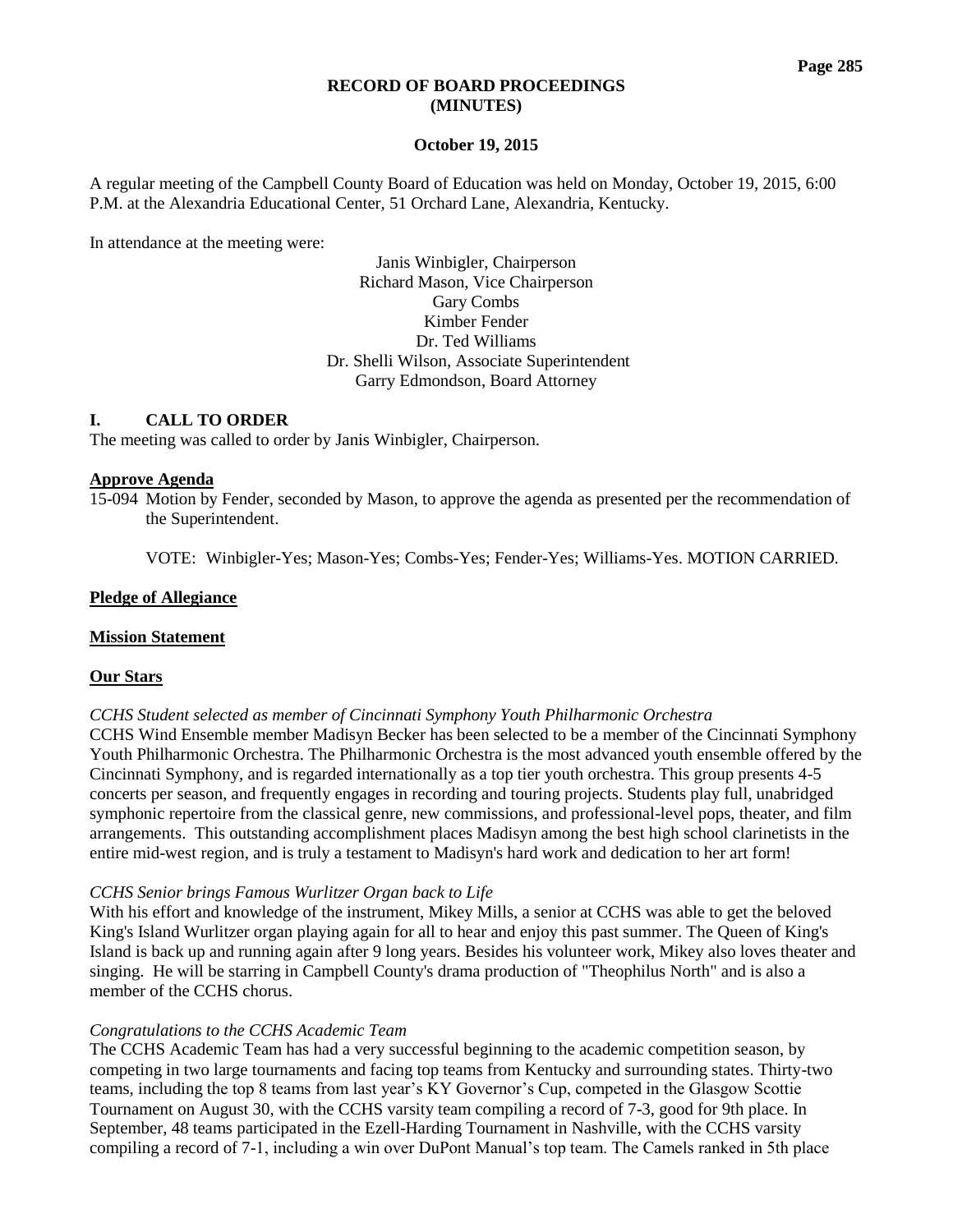# **Page 286**

overall, which qualified them for a spot in the National Championship NAQT Tournament in Dallas in May. The team record overall at this point in the season is 16 wins and 4 losses, with only one loss coming to a team from Kentucky. The Varsity team is comprised of captain Carly Taylor, Colton Graham, Mitchell Turner, Hayden Hiller, Kyle Houston and Kevin Korth.

# *Kindergarten Student Honored as Honorary Mayor*

Congratulations to Teagan Meeks, a Crossroads Elementary student who was honored as Honorary Mayor at the beginning of the City of Cold Spring Board meeting held on Monday, September 28th. Teagan, who is a kindergarten student was being honored as part of the annual tradition of selecting a Cold Spring student to be honorary mayor during a meeting.

# *Golfer Competes at State Tournament*

For the first time since 2007, a member of the boys' golf team competed at the state level this year. Camel golfer, Zach Baynum qualified in dramatic fashion by sinking a putt for par on a playoff hole after a member of the Highlands team missed his. He made it to the playoff hole by shooting a round of 76 (birdies on hole 6 and 13) at the regional tournament. Zach represented Campbell County well and we are so proud of him. As a team, the Camels finished 7th out of 15. Congratulations!

# **School Presentation**

Campbell Ridge Elementary *Anthony Mazzei, Principal*

# **Recess**

As provided in the agenda (as approved), the Board briefly recessed.

# **II. INSTRUCTIONAL REPORT**

# **District Delivery Targets (Scores/Highlights; Student Achievement, College & Career Readiness, Graduation Rates, Achievement Gaps, Employee Evaluation Progress)**

*Dr. Shelli Wilson, Associate Superintendent*

# **III. COMMUNICATIONS Audience Comments**

# **Board Member Comments**

# **Superintendent Comments**

### **Personnel Actions**

| <b>NAME</b>       | <b>POSITION</b>               | <b>ACTION / REASON</b> | <b>EFFECTIVE</b> | <b>LOCATION</b> |
|-------------------|-------------------------------|------------------------|------------------|-----------------|
| Birkett, Erin     | 21st Century Tutor            | Hired                  | 9/28/2015        | <b>CCMS</b>     |
| Bell, Bradley     | Tutor - Title One             | Hired                  | 10/12/2015       | Campbell Ridge  |
| Deinlein, Joni    | Tutor - ESS                   | 10/12/2015<br>Hired    |                  | Crossroads      |
| Demoss, Connie    | Lead Custodian                | <b>Title Change</b>    | 8/24/2015        | <b>CCHS</b>     |
| Federle, Jennifer | <b>Tutor-Homeless Daytime</b> | Hired                  | 9/29/2015        | Reiley          |
| Green, Nikki      | Tutor                         | Hired                  | 9/25/2015        | Crossroads      |
| Halloran, Kristen | Tutor                         | Hired                  | 9/28/2015        | Crossroads      |
| Hartzel, Kristi   | Lunchroom Monitor             | Resigned               | 8/10/2015        | Crossroads      |
| Leahy, Kathleen   | <b>Bus Monitor</b>            | <b>Termination</b>     | 8/10/2015        | Transportation  |
| Mai, Sara         | 21st Century Tutor            | Hired                  | 9/29/2015        | Cline           |
| Newsome, Jill     | Paraeducator                  | Hired                  | 9/14/2015        | Crossroads      |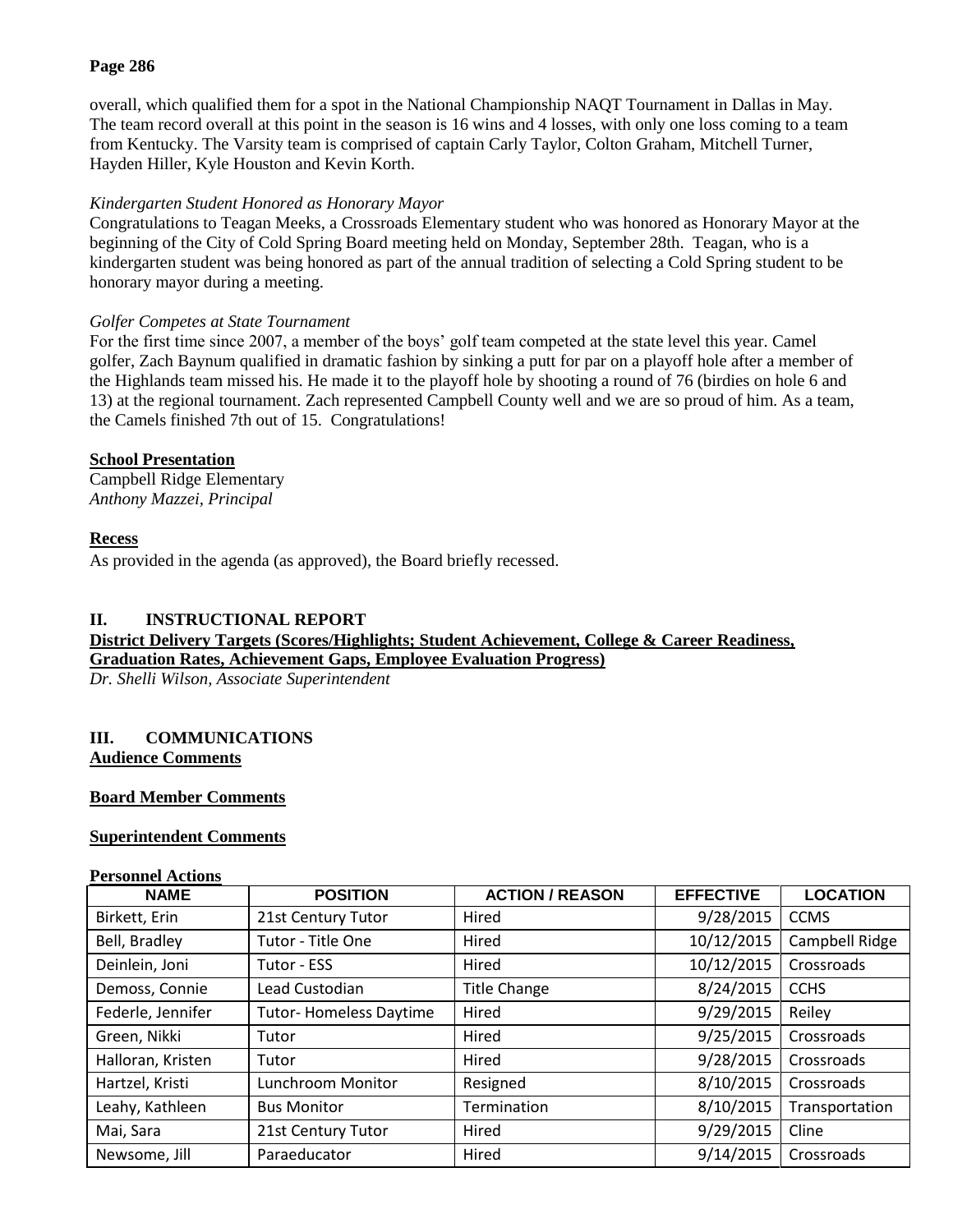| Nienaber, Bonnie   | Tutor                 | Hired    | 10/12/2015 | Campbell Ridge        |
|--------------------|-----------------------|----------|------------|-----------------------|
| Rider, Joshua      | Lan Administrator     | Resigned | 10/9/2015  | <b>Central Office</b> |
| Roberts, Kyle      | Lunchroom Monitor     | Hired    | 10/12/2015 | Crossroads            |
| Schierenbeck, Lisa | Tutor                 | Hired    | 9/25/2015  | Campbell Ridge        |
| Schmidt, Donald    | <b>Bus Driver</b>     | Hired    | 9/8/2015   | Transportation        |
| Schmidt, Julie     | Youth Atheltic Coach  | Hired    | 9/25/2015  | <b>CCMS</b>           |
| Schmitt, Patricia  | <b>Bus Monitor</b>    | Hired    | 9/8/2015   | Transportation        |
| Spangler, Aaren    | Youth Atheltic Coach  | Hired    | 9/23/2015  | <b>CCMS</b>           |
| Wilbers, James     | Asst. Wrestling Coach | Hired    | 9/23/2015  | <b>CCHS</b>           |

## **Substitutes**

| Allender, Cheryl  | Substitute Paraeducator | Hired | 10/6/2015  | District Wide  |
|-------------------|-------------------------|-------|------------|----------------|
| Badarak, Sara     | Substitute Teacher and  | Hired | 9/29/2015  | District Wide  |
|                   | Substitute Paraecuator  |       |            |                |
| Graff, Carolyn    | Substitute Teacher      | Hired | 9/23/2015  |                |
| Grow, Vicki       | Substitute Paraeducator | Hired | 10/1/2015  | Gran'ts Lick   |
| Henriksen, Amy    | Substitute Teacher      | Hired | 10/1/2015  | District Wide  |
| Heringer, John    | Substitute Teacher      | Hired | 10/1/2015  | District Wide  |
| Herold, Shannon   | Substitute Teacher      | Hired | 9/23/2015  | District Wide  |
| Kool, Lori        | <b>Sub Bus Monitor</b>  | Hired | 9/8/2015   | Transportation |
| Noakes, Lucinda   | Substitute Teacher      | Hired | 9/29/2015  | District Wide  |
| Rief, Judy        | Sub Food Service Asst.  | Hired | 10/1/2015  | District Wide  |
| Simington, Paul   | Substitute Bus Driver   | Hired | 10/12/2015 | Transportation |
| Miller, Charles   | Substitute Bus Driver   | Hired | 10/12/2015 | Transportation |
| Prejean, Jennifer | Substitute Bus Driver   | Hired | 10/12/2015 | Transportation |

### **Written Communications and Reports**

**SBDM** Minutes FRYSC Reports Pupil Personnel Report Public Relations Report School Related Field Trip Notifications Field Trip Report – Transportation Field Trip Report - Athletics

# **III. ACTION AGENDA**

# **2015-16 Bus Purchase (4)**

15-095 Motion made by Williams, seconded by Combs, to purchase two (2) 78 passenger Type D school buses and two (2) 72 passenger Type C conventional units through the Kentucky Contract Price Procedure at a cost of approximately \$412,512 for the four (4) buses per the recommendation of the Superintendent.

VOTE: Winbigler-Yes; Mason-Yes; Combs-Yes; Fender-Yes; Williams-Yes. MOTION CARRIED.

# **Emergency BG-1 CCHS Domestic Hot Water Boiler and Recommendation to Award Bid**

15-096 Motion made by Williams, seconded by Mason, to approve this emergency project, bidding documents, and BG-1; and award the High School domestic hot water replacement project bid to the lowest bidder (Queen City Mechanical) in the amount of \$48,800 per the recommendation of the Superintendent.

VOTE: Winbigler-Yes; Mason-Yes; Combs-Yes; Fender-Yes; Williams-Yes. MOTION CARRIED.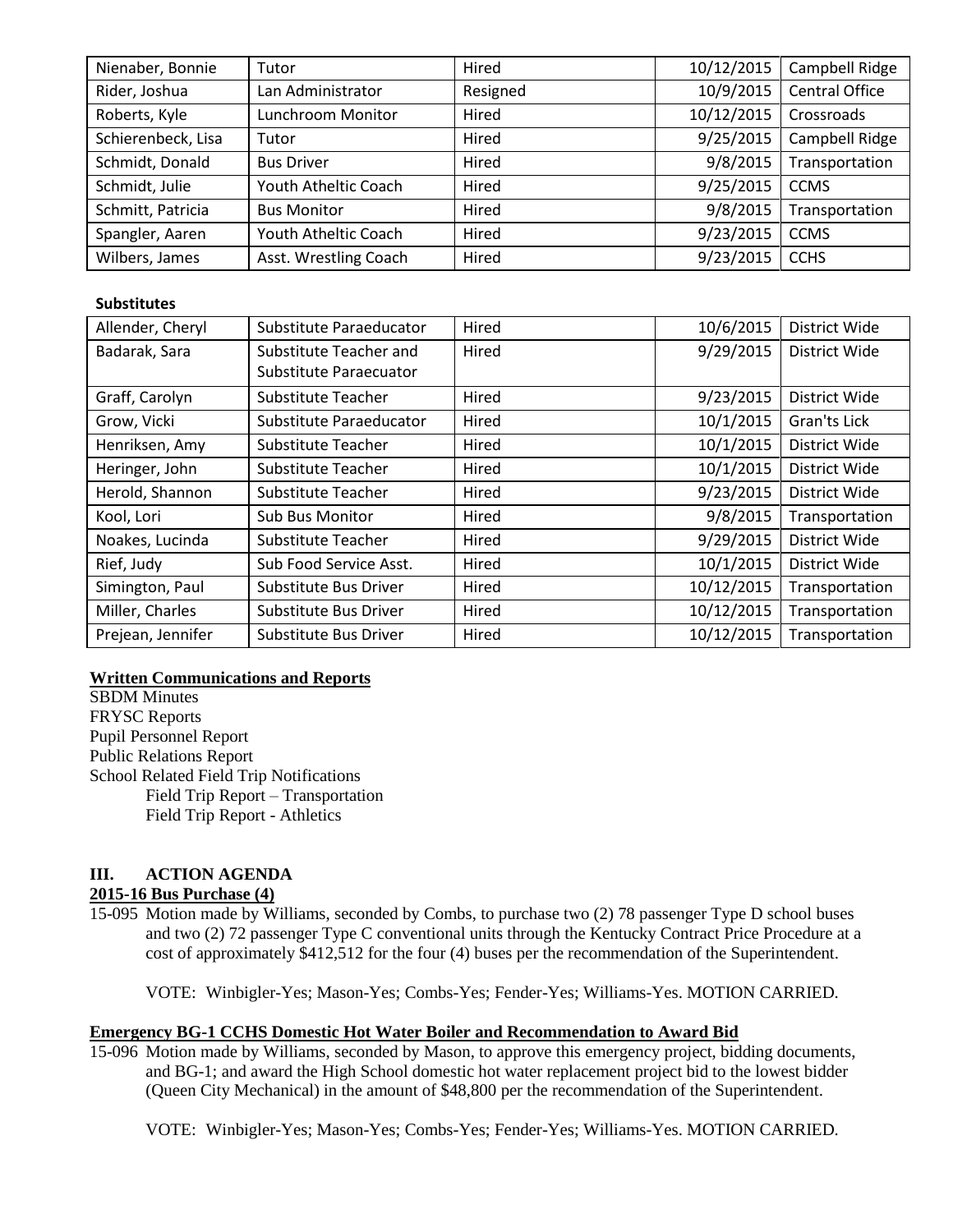## **Private Carrier Transportation Request (CCHS FFA National Convention, Louisville, KY)**

15-097 Motion made by Fender, seconded by Williams, to approve the use of a charter bus as the common carrier for the National FFA Conference to Louisville, KY as requested per the recommendation of the Superintendent.

VOTE: Winbigler-Yes; Mason-Yes; Combs-Yes; Fender-Yes; Williams-Yes. MOTION CARRIED.

### **Private Carrier Transportation Request (CCHS Band Competition, St. Louis, MO)**

15-098 Motion made by Williams, seconded by Fender, to approve the use of a charter bus, Travel America, as the common carrier for the CCHS marching band traveling to St. Louis, MO as requested per the recommendation of the Superintendent.

VOTE: Winbigler-Yes; Mason-Yes; Combs-Yes; Fender-Yes; Williams-Yes. MOTION CARRIED.

## **Bids for Surplus Vehicles**

15-099 Motion made by Combs, seconded by Fender, to award the purchase of surplus vehicles to the high bidders, per the recommendation of the Superintendent, as follows:

2004 Chevrolet Truck Model 2500HD with snow ploy (missing bed) to Tim Vallandingham for \$1,076 2000 Chevrolet Mail Van Model G30 to Tom Schneider for \$631

VOTE: Winbigler-Yes; Mason-Yes; Combs-Yes; Fender-Yes; Williams-Yes. MOTION CARRIED.

## **Accept the Retirement of Glen Miller as Superintendent**

15-100 Motion made by Combs, seconded by Mason, to accept the retirement of Glen Miller as Superintendent effective November 1, 2015.

VOTE: Winbigler-Yes; Mason-Yes; Combs-Yes; Fender-Yes; Williams-Yes. MOTION CARRIED.

### **Interim Superintendent**

15-101 Motion made by Combs, seconded by Fender, to appoint an Interim Superintendent through June 30, 2016. The appointed Interim Superintendent will be from outside the district and will not be a candidate for Superintendent.

VOTE: Winbigler-Yes; Mason-Yes; Combs-Yes; Fender-Yes; Williams-Yes. MOTION CARRIED.

15-102 Motion made by Fender, seconded by Williams, authorizing the Chairperson to entertain names for the position of Interim Superintendent. The Board will then reconvene in a special meeting to select and appoint the Interim Superintendent.

VOTE: Winbigler-Yes; Mason-Yes; Combs-Yes; Fender-Yes; Williams-Yes. MOTION CARRIED.

# **V. CONSENT AGENDA**

15-103 Motion made by Fender, seconded by Combs, to approve the consent agenda as presented per the recommendation of the Superintendent.

# **Minutes**

September 14, 2015 – Regular Meeting September 25, 2015 – Emergency Hearing

### **Bills - Addendum**

General Fund # 119848-119972 as listed in the Orders of the Treasurer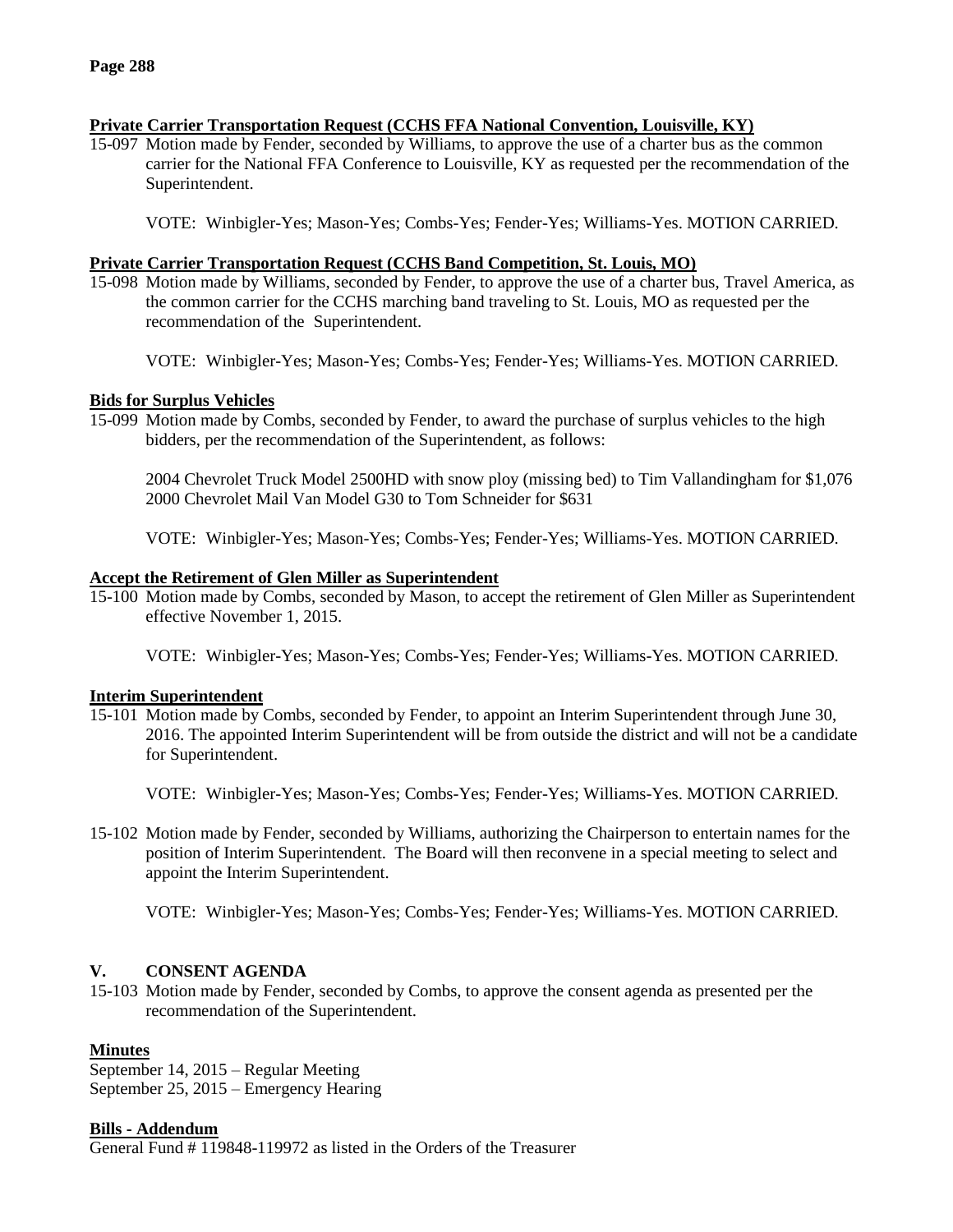# **Bills - Regular**

General Fund # 119973-120180 listed in the Orders of the Treasurer

# **Treasurer's Report**

# Campbell County Board of Education Treasurer's Report For Month Ended September, 2015

|                              | <b>Beginning</b> |                 | <b>Expenditures</b> |               | <b>Ending</b>   |
|------------------------------|------------------|-----------------|---------------------|---------------|-----------------|
| <b>Fund</b>                  | <b>Balance</b>   | <b>Revenues</b> | <b>Salaries</b>     | <b>Others</b> | <b>Balance</b>  |
| General                      | 7,786,453        | 1,620,827       | (1,858,461)         | (827, 550)    | 6,721,269       |
| <b>Sick Leave</b><br>Retire. | 244,071          | $\Omega$        | $\Omega$            | $\Omega$      | 244,071         |
| <b>Special Revenue</b>       | (197, 563)       | 409,297         | (278, 939)          | (169, 926)    | (237, 131)      |
| <b>District Activity</b>     | 231,399          | 14,439          |                     | (79, 204)     | 166,634         |
| <b>Capital Outlay</b>        | 450,921          |                 | 0                   |               | 450,921         |
| <b>Building</b>              |                  | $\Omega$        | $\Omega$            | $\Omega$      |                 |
| <b>Construction</b>          |                  | $\mathbf 0$     | $\mathbf 0$         | $\mathbf 0$   |                 |
| <b>Debt Service</b>          | (1,637,129)      | 0               | $\mathbf 0$         | $\mathbf 0$   | (1,637,129)     |
| <b>Food Service</b>          | 79,974           | 184,856         | (58, 993)           | (136, 140)    | 69,697          |
| Totals *                     | \$<br>6,958,125  | 2,229,419       | (2, 196, 393)       | (1,212,820)   | \$<br>5,778,331 |

\* Cash and cash equivalents in all funds include approx. \$373,037 in investments and certificates of

deposits yielding 0.585% and the remainder in interest-bearing checking accounts yielding 0.25%.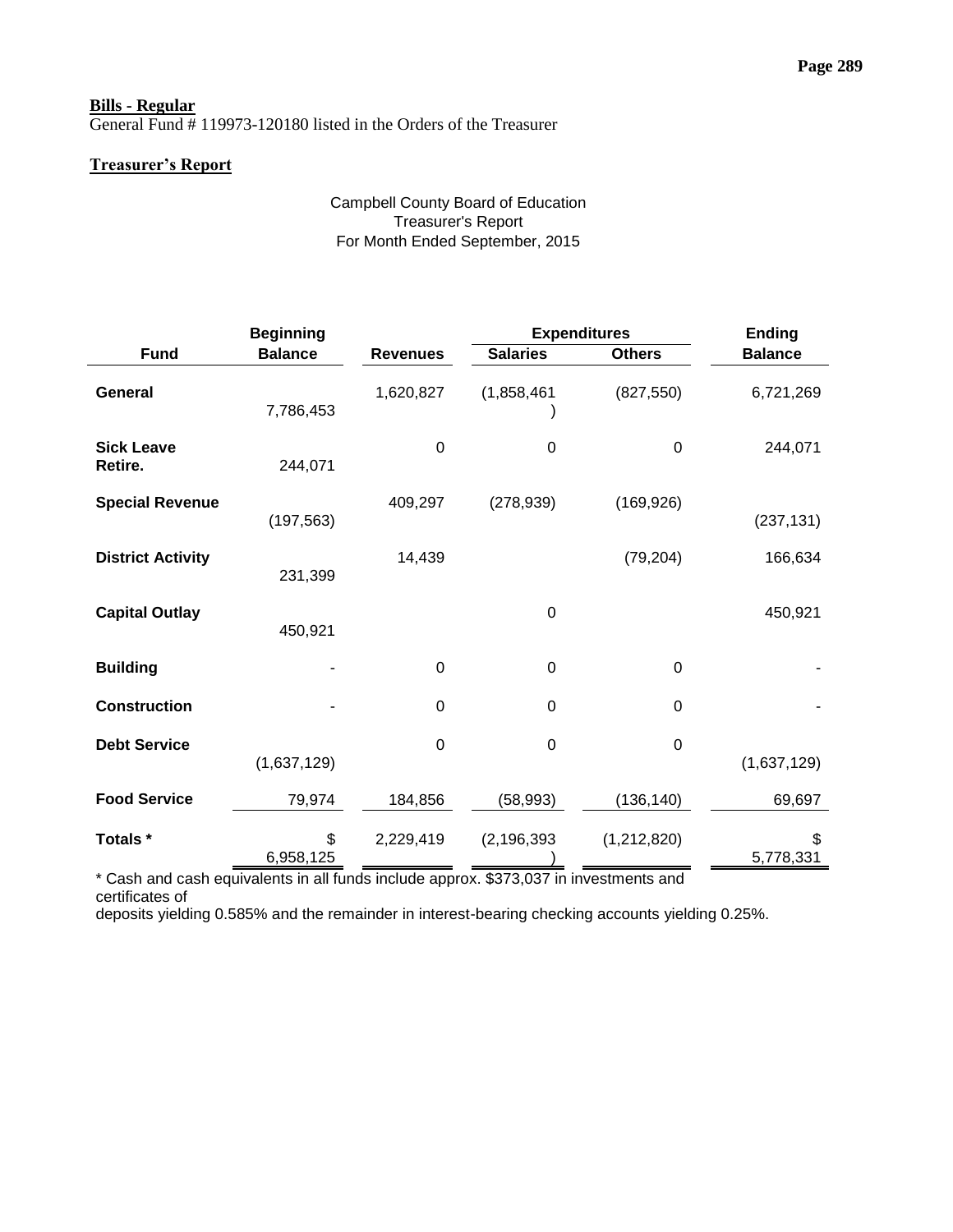# **Page 290**

## **Leave of Absence Requests**

Abbey Blythe, Teacher at Cline Elementary, from September 8, 2015 through December 9, 2015 for FMLA.

Peggy Boden, CBI Trainer at Campbell County High School, from October 21, 2015 through December 2, 2015 for FMLA.

Emily Cahill, Social Worker at Day Treatment, from October 12, 2015 through October 23, 2015 for FMLA.

Leslie Gillispie, Food Service Assistant at Cline Elementary, from September 14, 2015 through October 2, 2015 for FMLA; with Intermittent Leave to follow through June 30, 2016.

Betsy Hartig, Teacher at Cline Elementary, from October 12, 2015 through January 4, 2016 for FMLA.

Christie Henson, Assistant Principal at Campbell County Middle School, Intermittent Leave from September 4, 2015 through June 30, 2015 for FMLA.

Lloyd Hodges, Bus Driver at Transportation; from September 18, 2015 through September 29, 2015 for FMLA.

Alexandra Kremer, Teacher at Cline Elementary, From October 12, 2015 through January 4, 2016 for FMLA.

Heather Orth, Paraeducator at Crossroads Elementary, Intermittent leave from September 1, 2015 through October 30, 2015 for FMLA.

William Robinson, Bus Driver at Transportation; from October 2, 2015 through October 9, 2015 for FMLA.

Donna Schwartz, Paraeducator at Campbell County Middle School, Intermittent leave from September 2, 2015 through June 30, 2016 for FMLA.

### **District Assurances – Resubmitted – State Made Minor Wording Changes**

At the April 13 meeting, the Board approved District Funding assurances which typically do not change from year to year. KDE notified CCS that new assurances with minor wording changes will need to be approved for FY 16. Changes include:

A typo on page 16 (school to schools)

A statement addressing assurances for districts with substantial increases in immigrant children and youth (page 10 #4 – Title III assurances)

# **2015-6 ADA Non-resident Contract**

A CC student may attend another school district or a student from another school district may attend CCS as tuition students. School districts are required to sign non-residential agreements with each other for attendance purposes in accordance with State regulations and Board policy 09.125.

CCS only accepts MS and HS students who pass admissions tests and who apply before the start of the new school year. CCS does not release Average Daily Attendance (ADA) funds to other school districts.

Submitted for review and approval is a proposed 2015-2016 ADA contract with Barren County Schools. We have entered into ADA contracts with Barren County in the past to utilize their Virtual Academy that leads to a high school diploma and offers a virtual learning option for students needing this service. The contract is for the 15-16 school year. This contract provides ADA of the pupil(s) to be counted in the district where the pupil attends school (Barren County – Virtually)

VOTE: Winbigler-Yes; Mason-Yes; Combs-Yes; Fender-Yes; Williams-Yes. MOTION CARRIED.